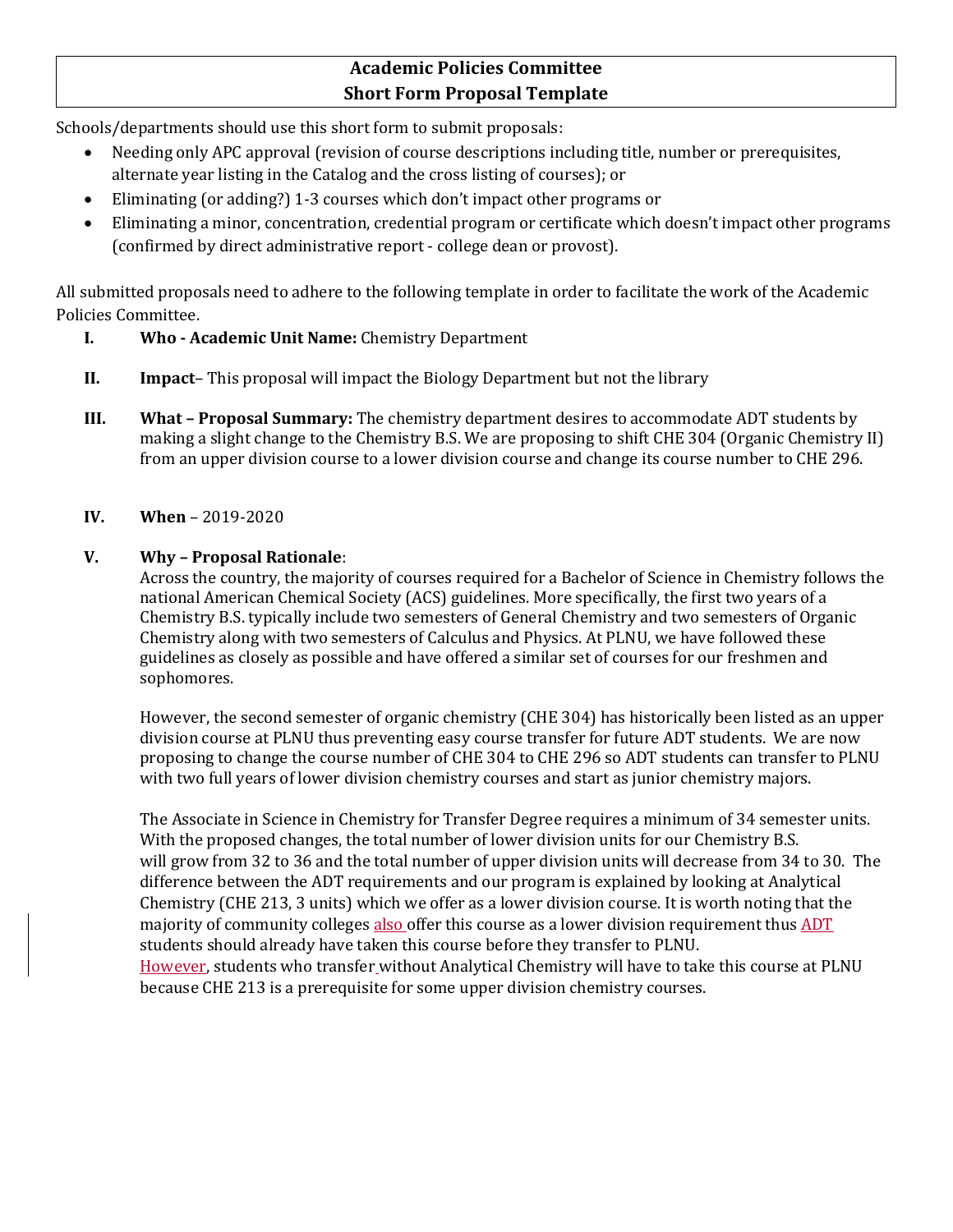#### **VI. How – Curricular Changes:**

- A. Step 1: Use *track changes* to prepare the proposed catalog text. If you need a copy of your catalog sections sent to you, contact sfruchey@pointloma.edu.
- B. Step 2: Arrange a meeting with the APC chair and Records liaison to review the catalog text proposal and receive assistance in submission of proposed catalog copy. Include this with your proposal.

## **CHEMISTRY B.S.**

## **Lower-Division Requirements**

- CHE 152 [General Chemistry I \(GE\)](https://catalog.pointloma.edu/preview_program.php?catoid=35&poid=2478) **(4)**
- CHE 152L [General Chemistry I Lab \(GE\)](https://catalog.pointloma.edu/preview_program.php?catoid=35&poid=2478) **(1)**
- CHE 153 [General Chemistry II](https://catalog.pointloma.edu/preview_program.php?catoid=35&poid=2478) **(3)**
- CHE 153L [General Chemistry II Lab](https://catalog.pointloma.edu/preview_program.php?catoid=35&poid=2478) **(1)**
- CHE 213 [Analytical Chemistry](https://catalog.pointloma.edu/preview_program.php?catoid=35&poid=2478) **(3)**
- CHE 294 [Organic Chemistry I](https://catalog.pointloma.edu/preview_program.php?catoid=35&poid=2478) **(3)**
- CHE 294L [Organic Chemistry I Lab](https://catalog.pointloma.edu/preview_program.php?catoid=35&poid=2478) **(1)**
- CHE 296 [Organic Chemistry II](https://catalog.pointloma.edu/preview_program.php?catoid=35&poid=2478) **(3)**
- CHE 296L [Organic Chemistry II Lab](https://catalog.pointloma.edu/preview_program.php?catoid=35&poid=2478) **(1)**
- •
- MTH 144 [Calculus With Applications \(GE\)](https://catalog.pointloma.edu/preview_program.php?catoid=35&poid=2478) **(4)**
- *OR*
- MTH 164 [Calculus I \(GE\)](https://catalog.pointloma.edu/preview_program.php?catoid=35&poid=2478) **(4)**
- •
- MTH 174 [Calculus II](https://catalog.pointloma.edu/preview_program.php?catoid=35&poid=2478) **(4)**
- PHY 241 [University Physics I \(GE\)](https://catalog.pointloma.edu/preview_program.php?catoid=35&poid=2478) **(4)**
- PHY 242 [University Physics II](https://catalog.pointloma.edu/preview_program.php?catoid=35&poid=2478) **(4)**

### **Total: 362 Units**

# **Upper-Division Requirements**

- CHE 304 [Organic Chemistry II](https://catalog.pointloma.edu/preview_program.php?catoid=35&poid=2478) **(3)**
- CHE 304L [Organic Chemistry II Lab](https://catalog.pointloma.edu/preview_program.php?catoid=35&poid=2478) **(1)**
- CHE 325 [Physical Chemistry I](https://catalog.pointloma.edu/preview_program.php?catoid=35&poid=2478) **(3)**
- CHE 325L [Physical Chemistry I Lab](https://catalog.pointloma.edu/preview_program.php?catoid=35&poid=2478) **(1)**
- CHE 326 [Physical Chemistry II](https://catalog.pointloma.edu/preview_program.php?catoid=35&poid=2478) **(3)**
- CHE 327 [Physical Chemistry](https://catalog.pointloma.edu/preview_program.php?catoid=35&poid=2478) II Laboratory **(1)**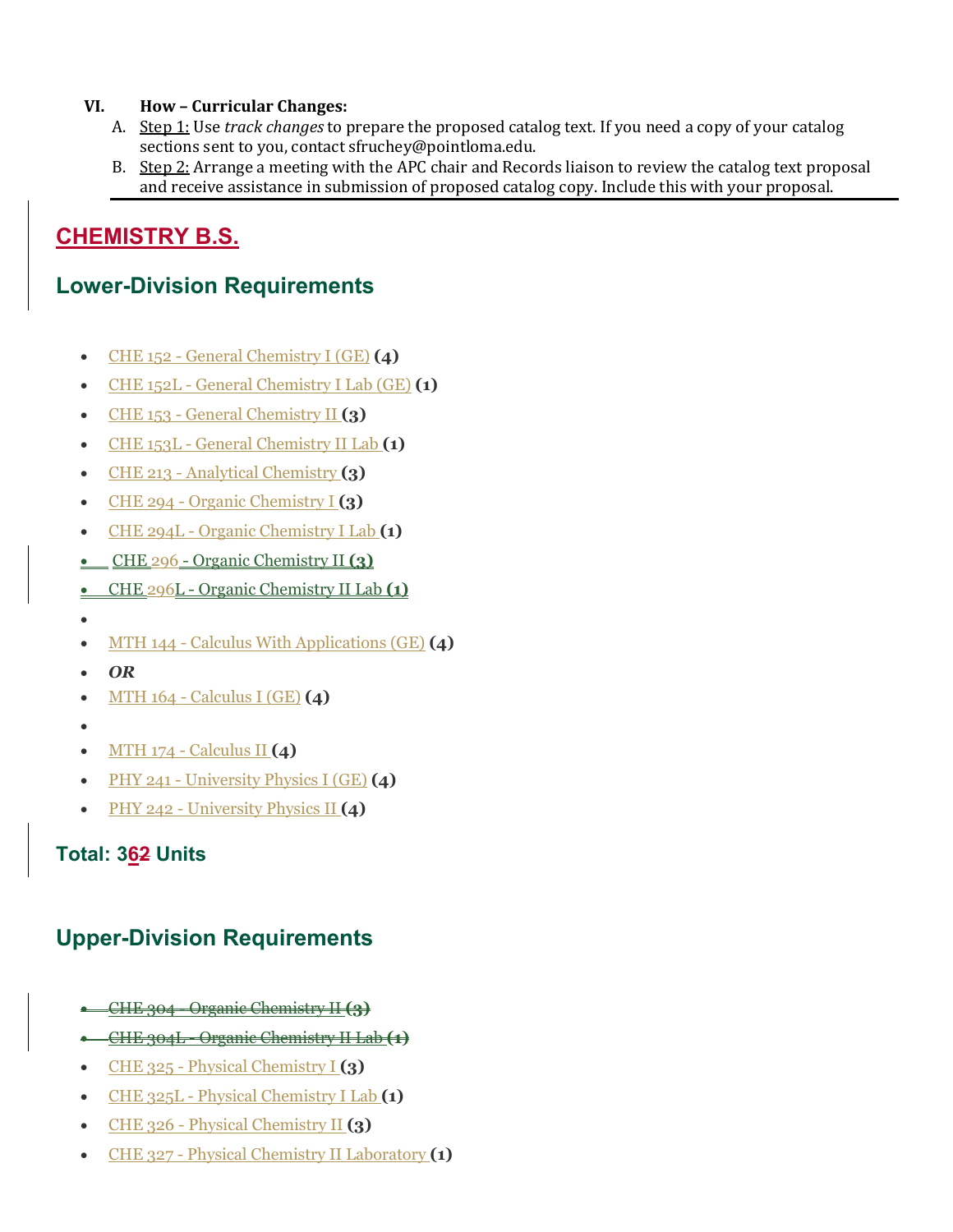- CHE 351 [Organic Structure Elucidation](https://catalog.pointloma.edu/preview_program.php?catoid=35&poid=2478) **(2)**
- CHE 370 [Instrumental Analysis](https://catalog.pointloma.edu/preview_program.php?catoid=35&poid=2478) **(2)**
- CHE 450 [Advanced Biochemistry](https://catalog.pointloma.edu/preview_program.php?catoid=35&poid=2478) **(3)**
- CHE 450L [Advanced Biochemistry Lab](https://catalog.pointloma.edu/preview_program.php?catoid=35&poid=2478) **(1)**
- CHE 453 [Advanced Organic Chemistry](https://catalog.pointloma.edu/preview_program.php?catoid=35&poid=2478) **(2)**
- CHE 454 [Advanced Organic Chemistry Laboratory](https://catalog.pointloma.edu/preview_program.php?catoid=35&poid=2478) **(1)**
- CHE 466 [Bioinorganic Chemistry](https://catalog.pointloma.edu/preview_program.php?catoid=35&poid=2478) **(2)**
- CHE 467 [Advanced Inorganic Chemistry Laboratory](https://catalog.pointloma.edu/preview_program.php?catoid=35&poid=2478) **(1)**
- CHE 468 [Advanced Inorganic Chemistry](https://catalog.pointloma.edu/preview_program.php?catoid=35&poid=2478) **(3)**
- CHE 495 [Chemistry Seminar](https://catalog.pointloma.edu/preview_program.php?catoid=35&poid=2478) **(1)**
- *Science and/or Math electives beyond those required for the degree must be approved by the department chair (Biology and Physics 300 level or higher, Math 200 level or higher).* **(4)**

### **Total: 304 Units**

# **BIOLOGY-CHEMISTRY B.S.**

# **Lower-Division Requirements**

- BIO 210 [Cell Biology and Biochemistry \(GE\)](https://catalog.pointloma.edu/preview_program.php?catoid=35&poid=2479) **(4)**
- BIO 211 [Ecological and Evolutionary Systems \(GE\)](https://catalog.pointloma.edu/preview_program.php?catoid=35&poid=2479) **(4)**
- BIO 212 [Organismal Biology](https://catalog.pointloma.edu/preview_program.php?catoid=35&poid=2479) **(3)**
- CHE 152 General [Chemistry I \(GE\)](https://catalog.pointloma.edu/preview_program.php?catoid=35&poid=2479) **(4)**
- CHE 152L [General Chemistry I Lab \(GE\)](https://catalog.pointloma.edu/preview_program.php?catoid=35&poid=2479) **(1)**
- CHE 153 [General Chemistry II](https://catalog.pointloma.edu/preview_program.php?catoid=35&poid=2479) **(3)**
- CHE 153L [General Chemistry II Lab](https://catalog.pointloma.edu/preview_program.php?catoid=35&poid=2479) **(1)**
- CHE 213 [Analytical Chemistry](https://catalog.pointloma.edu/preview_program.php?catoid=35&poid=2479) **(3)**
- CHE 294 [Organic Chemistry I](https://catalog.pointloma.edu/preview_program.php?catoid=35&poid=2479) **(3)**
- CHE 294L [Organic Chemistry I Lab](https://catalog.pointloma.edu/preview_program.php?catoid=35&poid=2479) **(1)**
- CHE 296 [Organic Chemistry II](https://catalog.pointloma.edu/preview_program.php?catoid=35&poid=2479) **(3)**
- CHE 296L [Organic Chemistry II Lab](https://catalog.pointloma.edu/preview_program.php?catoid=35&poid=2479) **(1)**
- MTH 144 [Calculus With Applications \(GE\)](https://catalog.pointloma.edu/preview_program.php?catoid=35&poid=2479) **(4)**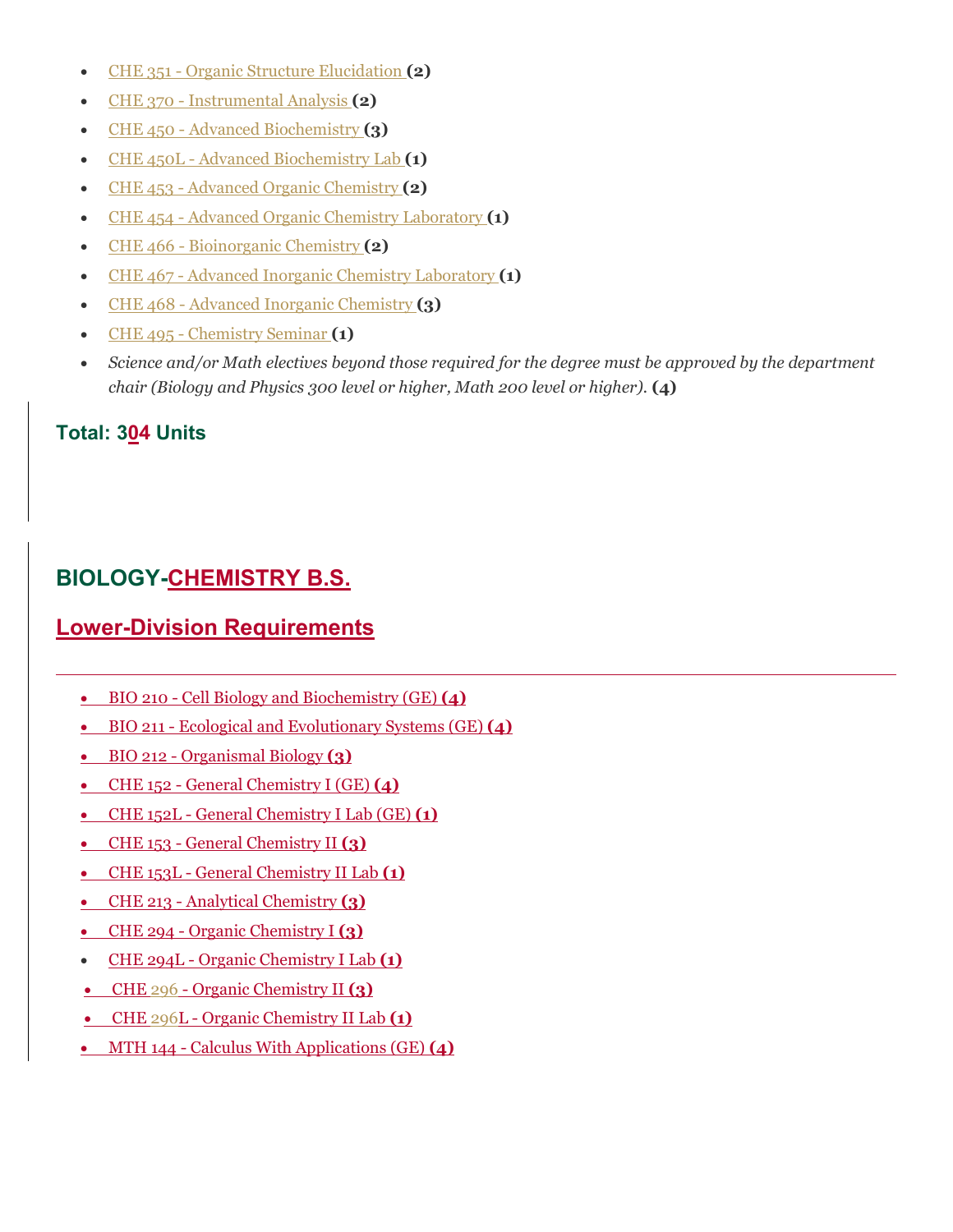#### **Choose one sequence: 8 Units**

- PHY 141 [General Physics I \(GE\)](https://catalog.pointloma.edu/preview_program.php?catoid=35&poid=2479) **(4)** *AND*
- PHY 142 [General Physics II \(GE\)](https://catalog.pointloma.edu/preview_program.php?catoid=35&poid=2479) **(4)**
- *OR*
- PHY 241 [University Physics I \(GE\)](https://catalog.pointloma.edu/preview_program.php?catoid=35&poid=2479) **(4)** *AND*
- PHY 242 [University Physics II](https://catalog.pointloma.edu/preview_program.php?catoid=35&poid=2479) **(4)**

### **Total: 43 Units**

## **Upper-Division Requirements**

- [BIO 345 -](https://catalog.pointloma.edu/preview_program.php?catoid=35&poid=2479) Genetics **(4)**
- BIO 380 [Molecular Biology](https://catalog.pointloma.edu/preview_program.php?catoid=35&poid=2479) **(3)**
- BIO 497 [Biology Seminar](https://catalog.pointloma.edu/preview_program.php?catoid=35&poid=2479) **(1)**
- CHE 325 [Physical Chemistry I](https://catalog.pointloma.edu/preview_program.php?catoid=35&poid=2479) **(3)**
- CHE 325L [Physical Chemistry I Lab](https://catalog.pointloma.edu/preview_program.php?catoid=35&poid=2479) **(1)**
- CHE 466 [Bioinorganic Chemistry](https://catalog.pointloma.edu/preview_program.php?catoid=35&poid=2479) **(2)**
- BIO 450 [Advanced Biochemistry](https://catalog.pointloma.edu/preview_program.php?catoid=35&poid=2479) **(3)** *and*
- BIO 450L [Advanced Biochemistry Lab](https://catalog.pointloma.edu/preview_program.php?catoid=35&poid=2479) **(1)**
- *OR*
- CHE 450 [Advanced Biochemistry](https://catalog.pointloma.edu/preview_program.php?catoid=35&poid=2479) **(3)** *and*
- CHE 450L [Advanced Biochemistry Lab](https://catalog.pointloma.edu/preview_program.php?catoid=35&poid=2479) **(1)**

**Total: 25-274 Units**